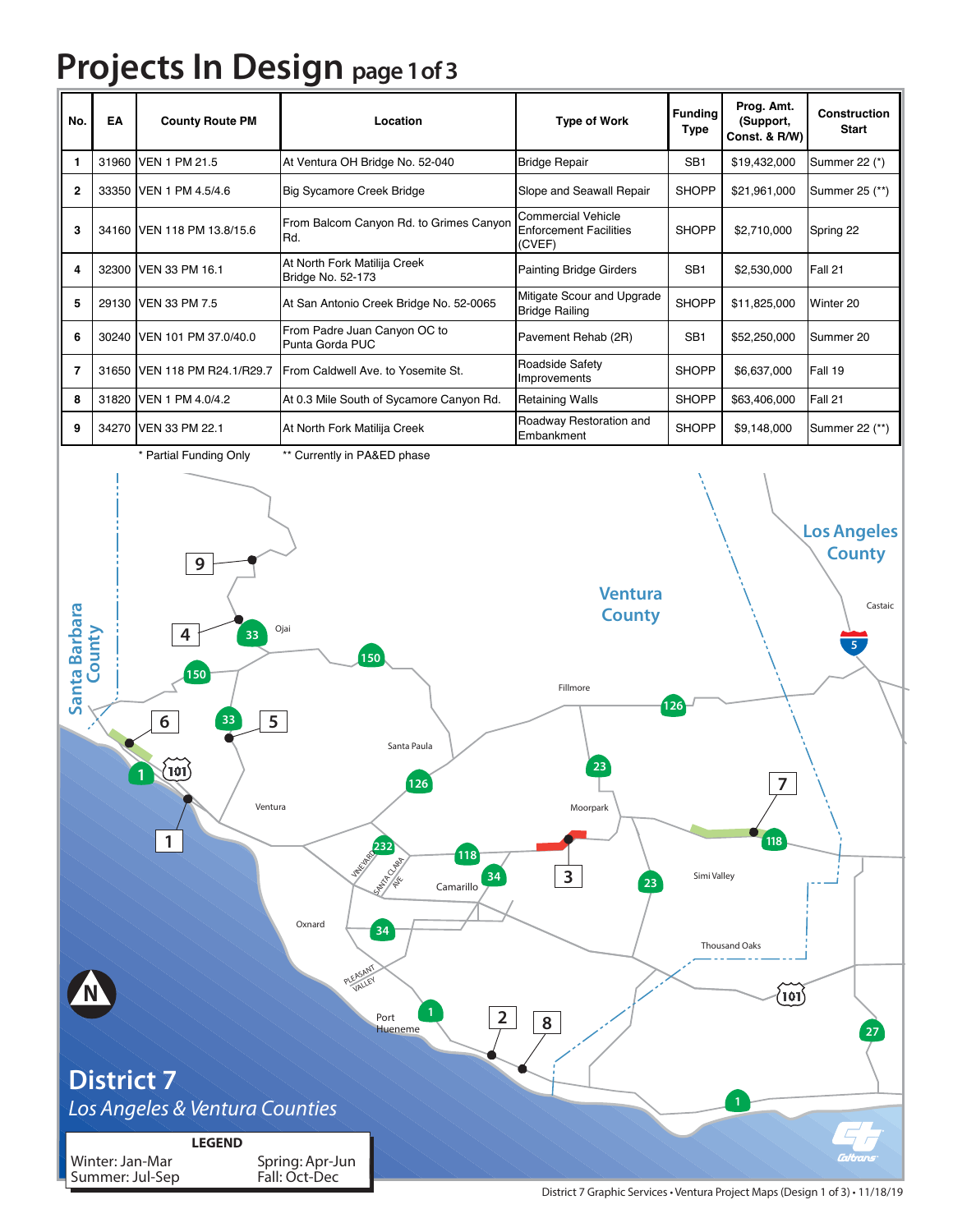## **Projects In Design page 2of 3**

| No. | EA    | <b>County Route PM</b>                        | Location                                                                                                | <b>Type of Work</b>                 | <b>Funding</b><br>Type | Prog. Amt.<br>(Support,<br>Const. & R/W) | <b>Construction</b><br><b>Start</b> |
|-----|-------|-----------------------------------------------|---------------------------------------------------------------------------------------------------------|-------------------------------------|------------------------|------------------------------------------|-------------------------------------|
| 10  |       | 33230 VEN 33 PM 18.8/19.0                     | At North of North Fork Matilija Creek,<br>Bridge No. 53-450                                             | Upgrade Rock Block Barrier          | <b>SHOPP</b>           | \$6,941,000                              | Summer 22 (**)                      |
| 11  |       | 33920 VEN 118 PM 0.5/T18.8                    | From SR-126 to Princeton Ave.                                                                           | ADA Curb Ramps Upgrade              | <b>SHOPP</b>           | \$13,009,000                             | Summer 22 (**)                      |
| 12  | 32370 | VEN 33 PM 11.2/12.3<br>VEN 150 PM 13.3/19.0   | From SR-150/SR-33 Interchange<br>to Meiners Rd.<br>From Burham Rd. to Gorham Rd.                        | Pavement Rehab (CAPM)               | <b>SHOPP</b>           | \$10,995,000                             | Winter 22                           |
| 13  |       | 33900 VEN 101 PM 0.0/R38.9                    | From L.A. County Line to Seacliff OH                                                                    | Upgrade Bridge<br>Railing/Guardrail | <b>SHOPP</b>           | \$12,335,000                             | Spring 22 (**)                      |
| 14  | 31350 | LA 1 PM 37.6/62.8<br>VEN 1 PM 0.0/0.9         | From Temescal Canyon Rd. in<br>L.A. County to Yerba Buena Rd.                                           | Culvert Replacement/Repair          | <b>SHOPP</b>           | \$25,900,000                             | Winter 22                           |
| 15  |       | 30670 VEN 150 PM 16.5/34.4                    | From SR-33 to SR-126                                                                                    | ADA Curb Ramps Upgrade              | <b>SHOPP</b>           | \$8,113,000                              | Summer 22 (**)                      |
| 16  | 29650 | <b>VEN 1 PM 28.1</b><br>VEN 33 PM 15.8 & 16.1 | At SR-1 Willow Creek, Bridge No. 52-003<br>At SR-33 North Fork Matilija,<br>Bridge No. 52-004 & 52-0173 | Upgrade Bridge Railing              | <b>SHOPP</b>           | \$14,042,000                             | Fall 21                             |
| 17  |       | 30250 VEN 23 PM R3.2/11.2                     | From US-101 to SR-118                                                                                   | Pavement Rehab (CAPM)               | <b>SHOPP</b>           | \$118,794,000                            | Spring 20                           |
| 18  |       | 34290 VEN 118 PM 11.9/13.1                    | From Sand Canyon Rd. to Balcom<br>Canyon Rd.                                                            | Slope Damage Restoration            | <b>SHOPP</b>           | \$11,780,000                             | Summer 21(**)                       |
|     |       | $*$ Death Europe Column                       | $**$ $C$ : $$ $A$ $B$ $A$ $B$ $F$ $D$ $A$ $B$ $B$ $B$ $B$ $C$ $A$                                       |                                     |                        |                                          |                                     |



District 7 Graphic Services • Ventura Project Maps (Design 2 of 3) • 11/18/19